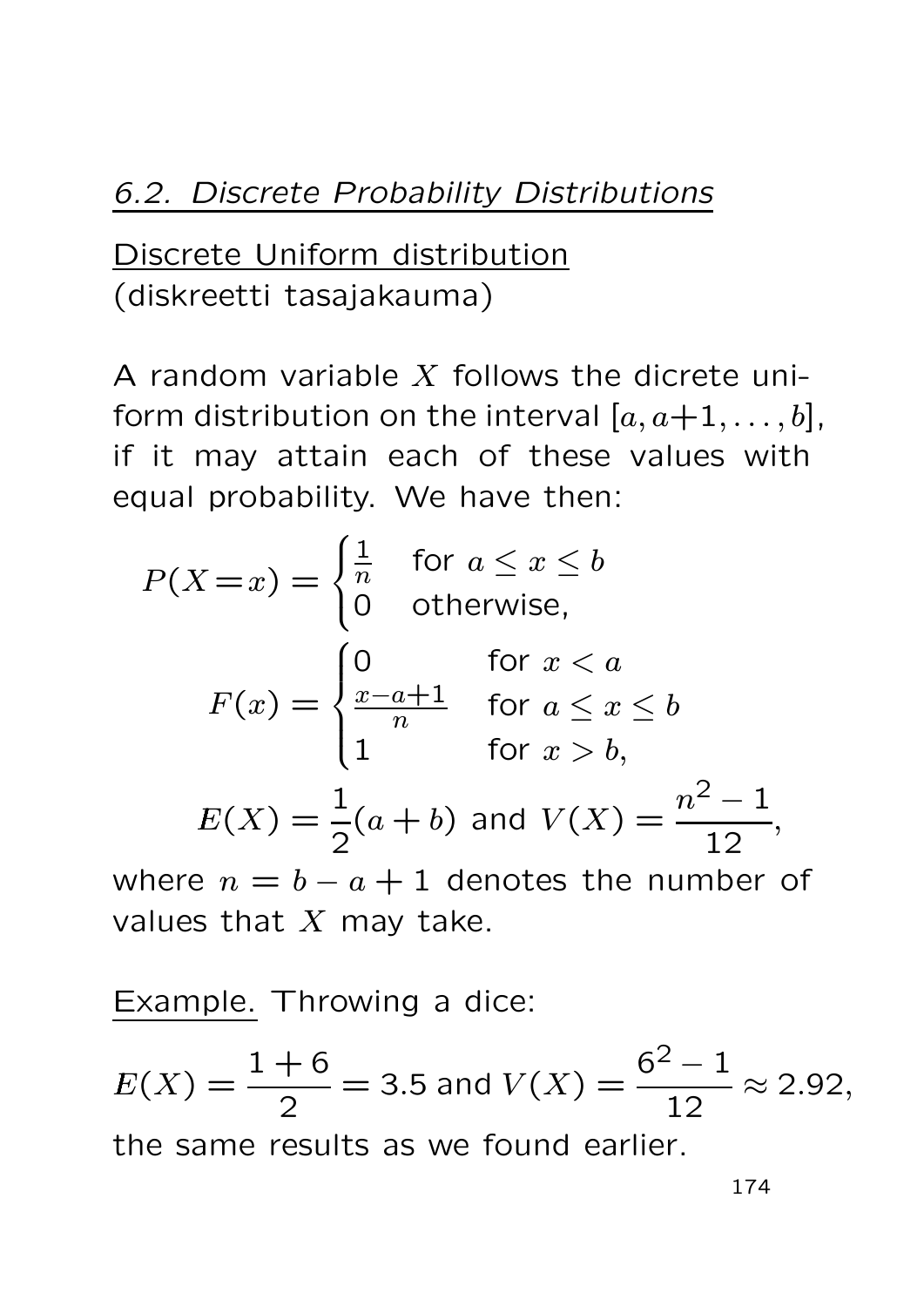Bernoulli distribution (Bernoulli-jakaumaa)

Let  $X$  be a random variable with possible values 0 and 1, and let  $P(X = 1) = p$ . That is, the probability distribution of  $X$  is

$$
\begin{array}{c|c|c}\nx & 0 & 1 \\
\hline\nP(X = x) & 1-p & p\n\end{array}
$$

or written as a mathematical formula

$$
P(X = x) = \begin{cases} p^{x}(1-p)^{1-x}, & \text{if } x \in [0,1] \\ 0, & \text{otherwise.} \end{cases}
$$

We denote  $X \sim \text{Ber}(p)$ , meaning "X is Bernoulli distributed with parameter  $p$ ".

An example of a Bernoulli random variable is the result of a toss of a coin with Head, say, equal to one and Tail equal to zero.

Note.  $p$  is called the probability of "success", and  $q = 1 - p$  the probability of "failure".

$$
E[X] = 0 \times p^{0} (1 - p)^{1} + 1 \times p(1 - p)^{0} = p
$$
  

$$
V[X] = E[X^{2}] - (E[X])^{2} = p - p^{2} = p(1 - p) = pq
$$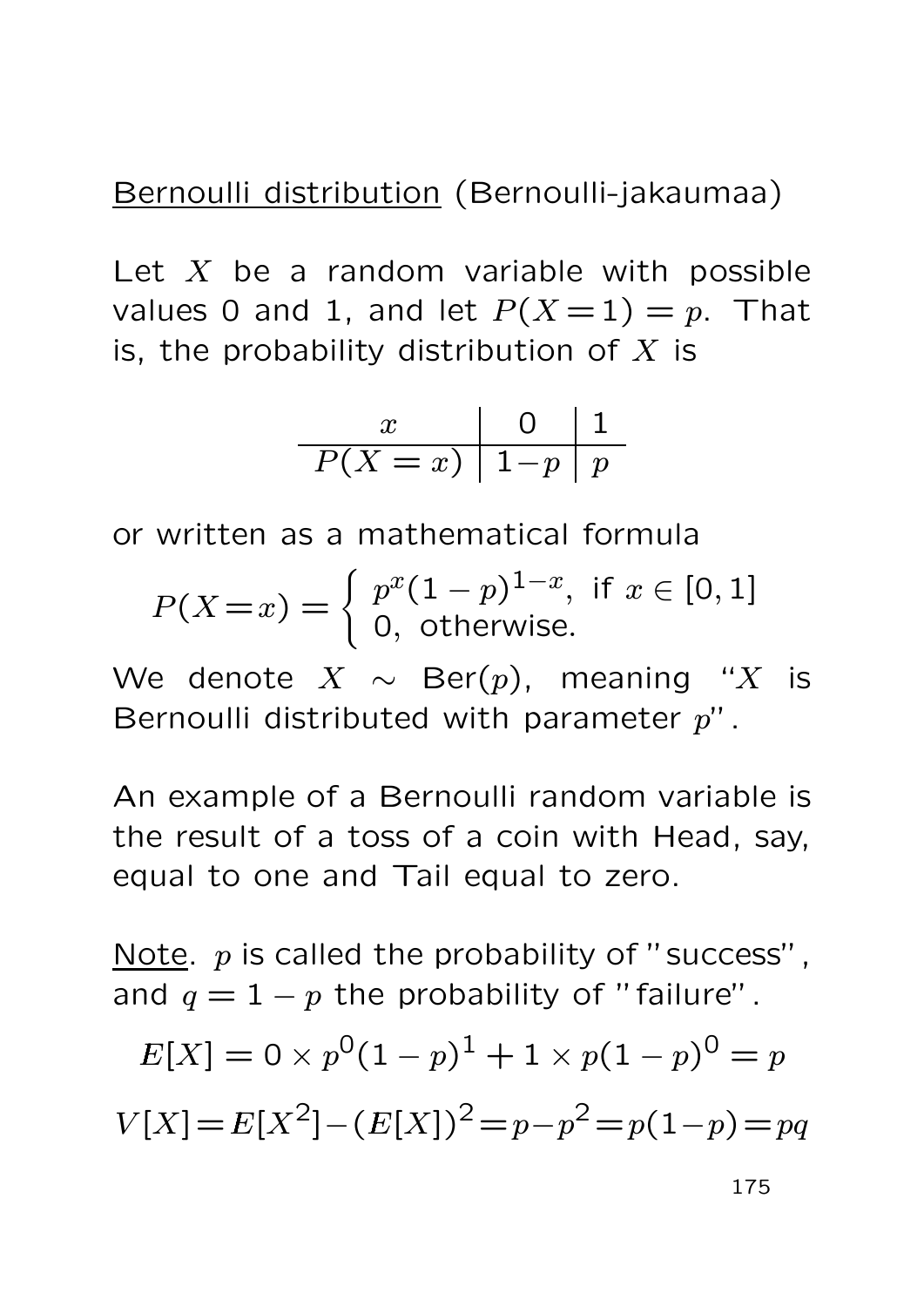## Sums of independent Bernoulli trials

Assume that the probability that your computer will fail to perform a certain calculation within a limited time is  $P(F)=0.1$ , such that the probability of success is  $P(S)=0.9$ . We may model this as a Bernoulli random variable with  $p = 0.9$  and  $q = 0.1$ .

Now suppose you let your computer try solving different but equally difficult calculations (same probability of success  $p$ ) three times and you're interested in the number of successes  $X$  within these 3 trials. Note that  $X$ may be thought of as the sum of three independent Bernoulli trials with success probability p.

The  $2 \times 2 \times 2 = 8$  possible outcomes of the sequences of sucesses and failures may be systematically arranged as follows

| FFF FFS FSS SSS |  |
|-----------------|--|
| $FSF$ $SFS$     |  |
| SFF SSF         |  |

 $X = 0$   $X = 1$   $X = 2$   $X = 3$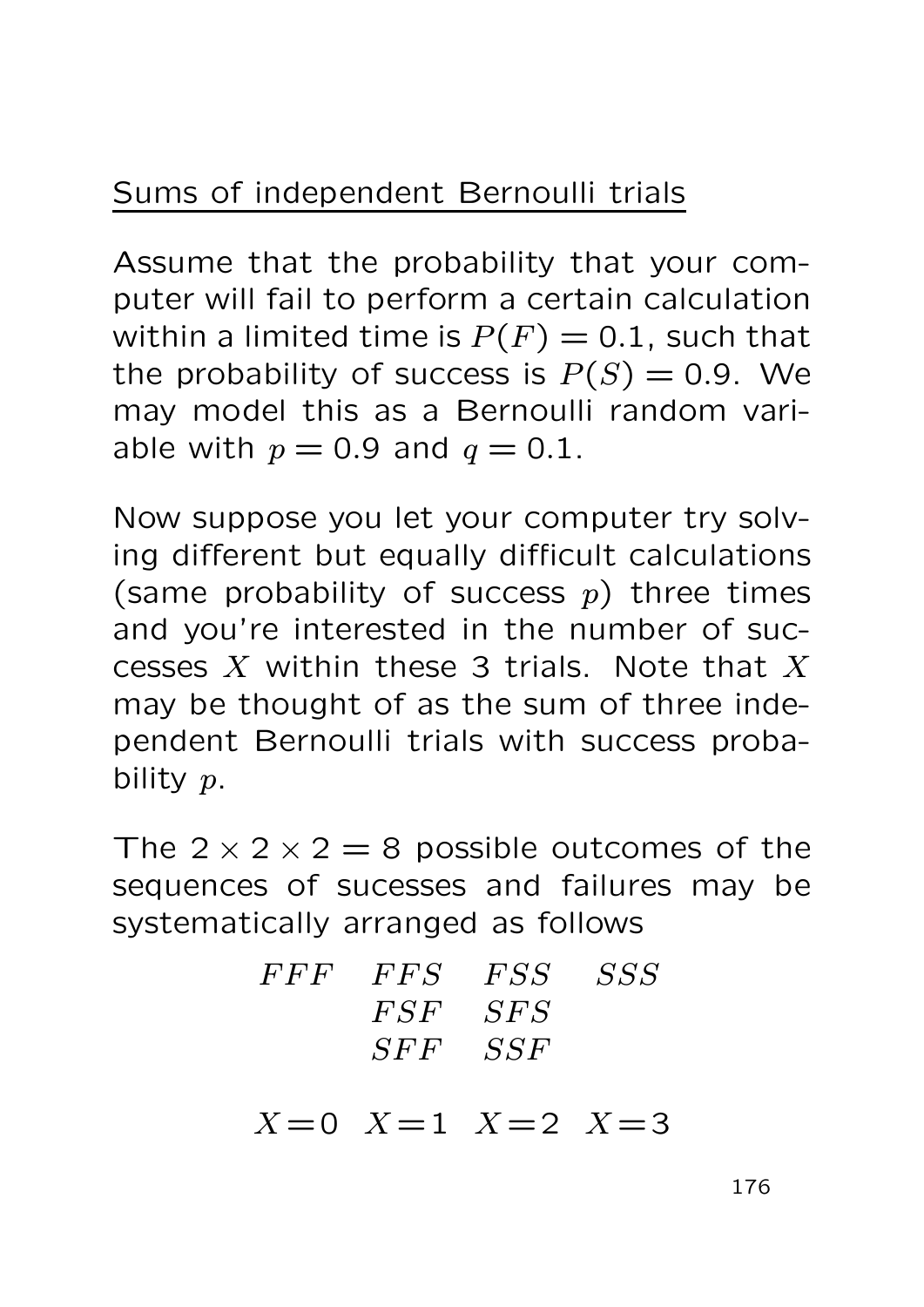We wish to find the probability distribution of  $X$ . By independence:

 $P(X=0) = P(FFF) = 0.1 \times 0.1 \times 0.1 = 0.001$ ,  $P(X=3) = P(SSS) = 0.9 \times 0.9 \times 0.9 = 0.729.$ Similiarly,

 $P(FFS) = P(FSF) = P(SFF) = 0.1 \times 0.1 \times 0.9 = 0.009$ ,  $P(FSS) = P(SFS) = P(SSF) = 0.1 \times 0.9 \times 0.9 = 0.081.$ 

In order to find  $P(X = 1)$  and  $P(X = 2)$  we note that their constituting events are mutually disjoint and that there are  $\sqrt{3}$ 1  $\hat{Q} = 3$  such events for the event  $X = 1$ , and  $\sqrt{3}$ 2  $\overline{ }$  $=$  3 such events for the event  $X = 2$ , such that we may write:

$$
P(X=1) = \binom{3}{1} \cdot 0.1 \cdot 0.1 \cdot 0.9 = 0.027,
$$
  

$$
P(X=2) = \binom{3}{2} \cdot 0.1 \cdot 0.9 \cdot 0.9 = 0.243.
$$

All these probabilities may be expressed as:

$$
P(X=x) = \binom{3}{x} \cdot 0.9^x \cdot 0.1^{3-x}, \quad x = 0, 1, 2, 3.
$$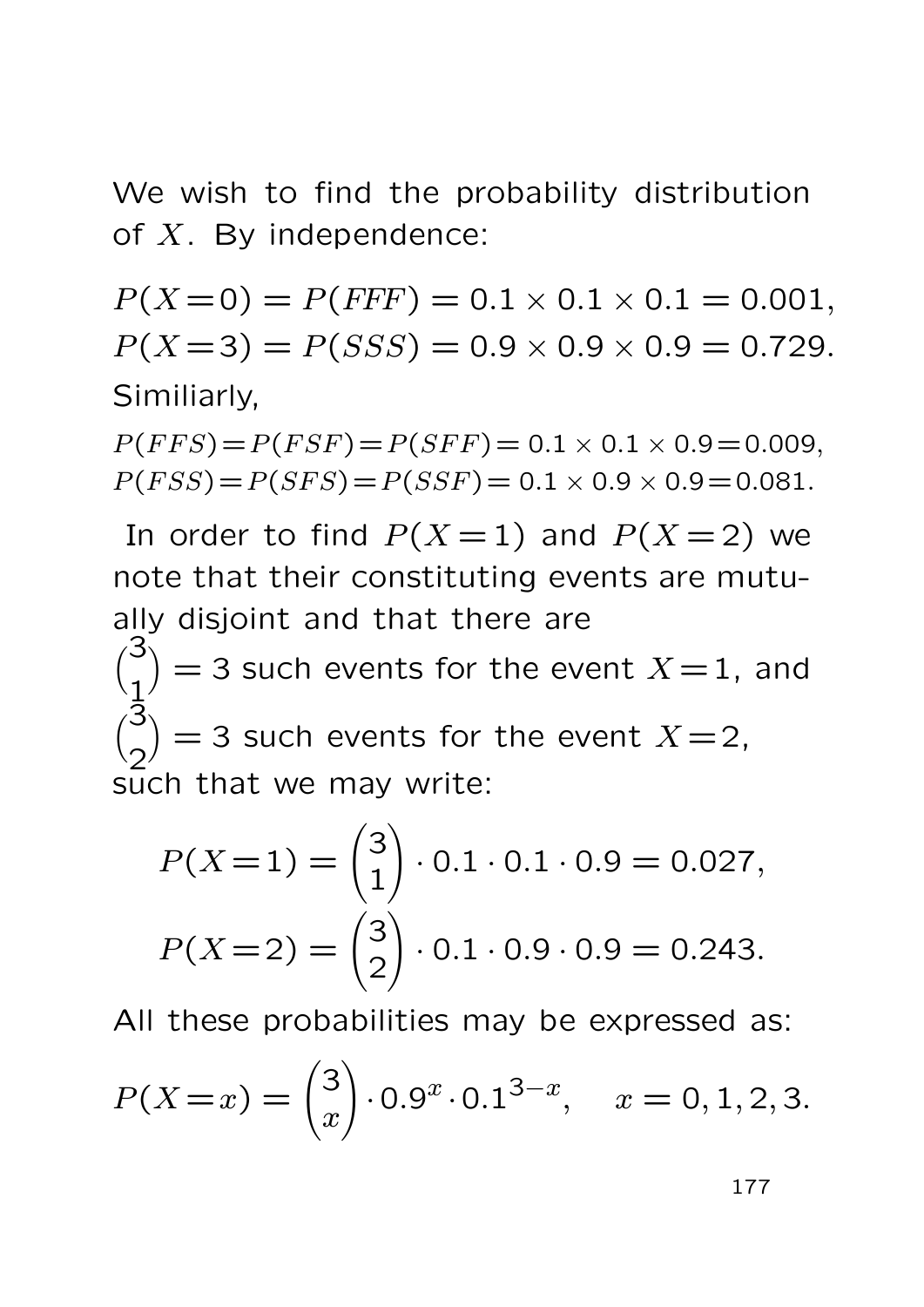### Binomial distribution (Binomijakauma)

Suppose a Bernoulli trial with success probability  $p$  is repeated *independently n* times (e.g. tossing a coin  $n$  times). Then the probability of  $x$  successes,  $x = 0, 1, \ldots, n$  can be calculated with the **binomial distribution**:

$$
P(X=x) = \begin{cases} {n \choose x} p^x (1-p)^{n-x}, & x = 0, 1, \dots, n \\ 0, & \text{otherwise} \end{cases}
$$

where

$$
\binom{n}{x} = \frac{n!}{x!(n-x)!}, \quad m! = m(m-1)(m-2)\cdots 1.
$$

A binomial variable random variable is a sum of independent Bernoulli variables, that is,  $X = \sum_{i=1}^{n} X_i$  where  $X_i \sim \text{Ber}(p)$ . So

$$
\mu = \mathsf{E}[X] = \sum_{i=1}^{n} \mathsf{E}[X_i] = \sum_{i=1}^{n} p = np,
$$

$$
\sigma^{2} = V[X] = \sum_{i=1}^{n} V[X_{i}] = np(1-p) = npq,
$$

and

$$
\sigma = \sqrt{np(1-p)} = \sqrt{npq}.
$$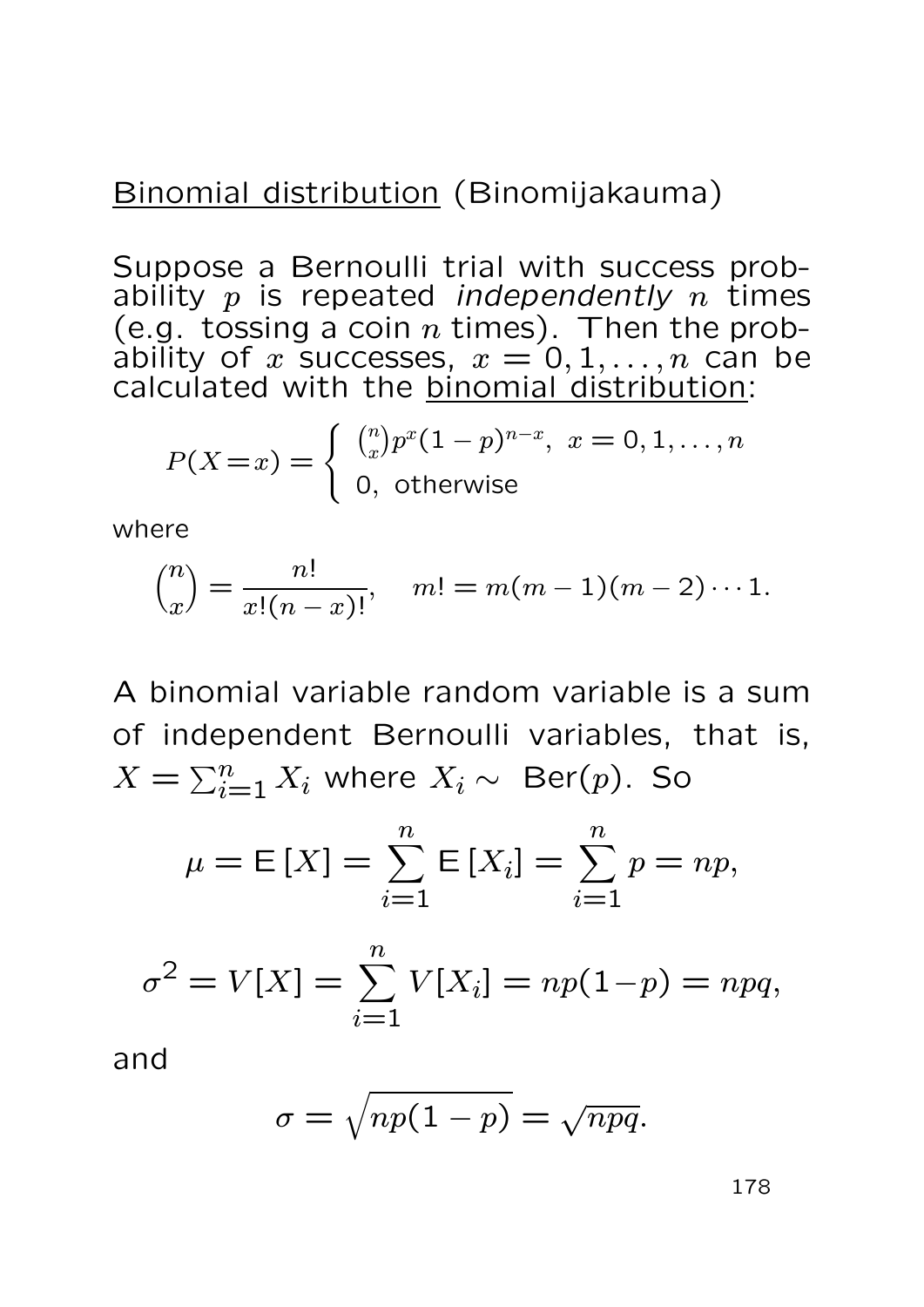Example: (Football pool betting continued.) Football pool betting consists of guessing the results of 13 matches, for each of which there are 3 possible outcomes. If the guess is completely random, then the probability of guessing the result of any single match right is  $p = \frac{1}{3}$  and the number of correctly guessed matches is binomially distributed with parameters  $n=$ 13 and  $p = \frac{1}{3} (X \sim \text{Bin}(13, \frac{1}{3}))$ . Then:

$$
E(X) = 13 \cdot \frac{1}{3} \approx 4.33, \quad V(X) = 13 \cdot \frac{1}{3} \cdot \frac{2}{3} \approx 2.89
$$

and, for example,

$$
P(X = 10) = {13 \choose 10} \left(\frac{1}{3}\right)^{10} \left(\frac{2}{3}\right)^{13-10} \approx 0.001435
$$

Example. Two percents of a product are defective. If a lot of 100 items are ordered what is the probability that there are no defective items? What is the probability that there are at least two defective items?

Let  $X$  denote the number of defective items in the lot. Then possible values of X are  $X = 0, 1, \ldots, 100$ . Then  $X \sim \text{Bin}(100, 0.02)$ , such that

$$
P(X=0) = {100 \choose 0} (0.02)^0 (0.98)^{100} = (0.98)^{100} \approx 0.1326
$$

$$
P(X \ge 2) = 1 - P(X \le 1) = 1 - (P(X = 0) + P(X = 1))
$$
  
= 1 - (0.98)<sup>100</sup> - 100(0.02)(0.98)<sup>99</sup> \approx 0.5967  

$$
P(X=1) \approx 0.2707
$$

Note. The expected value is  $E[X] = 100 \cdot 0.02 = 2$ .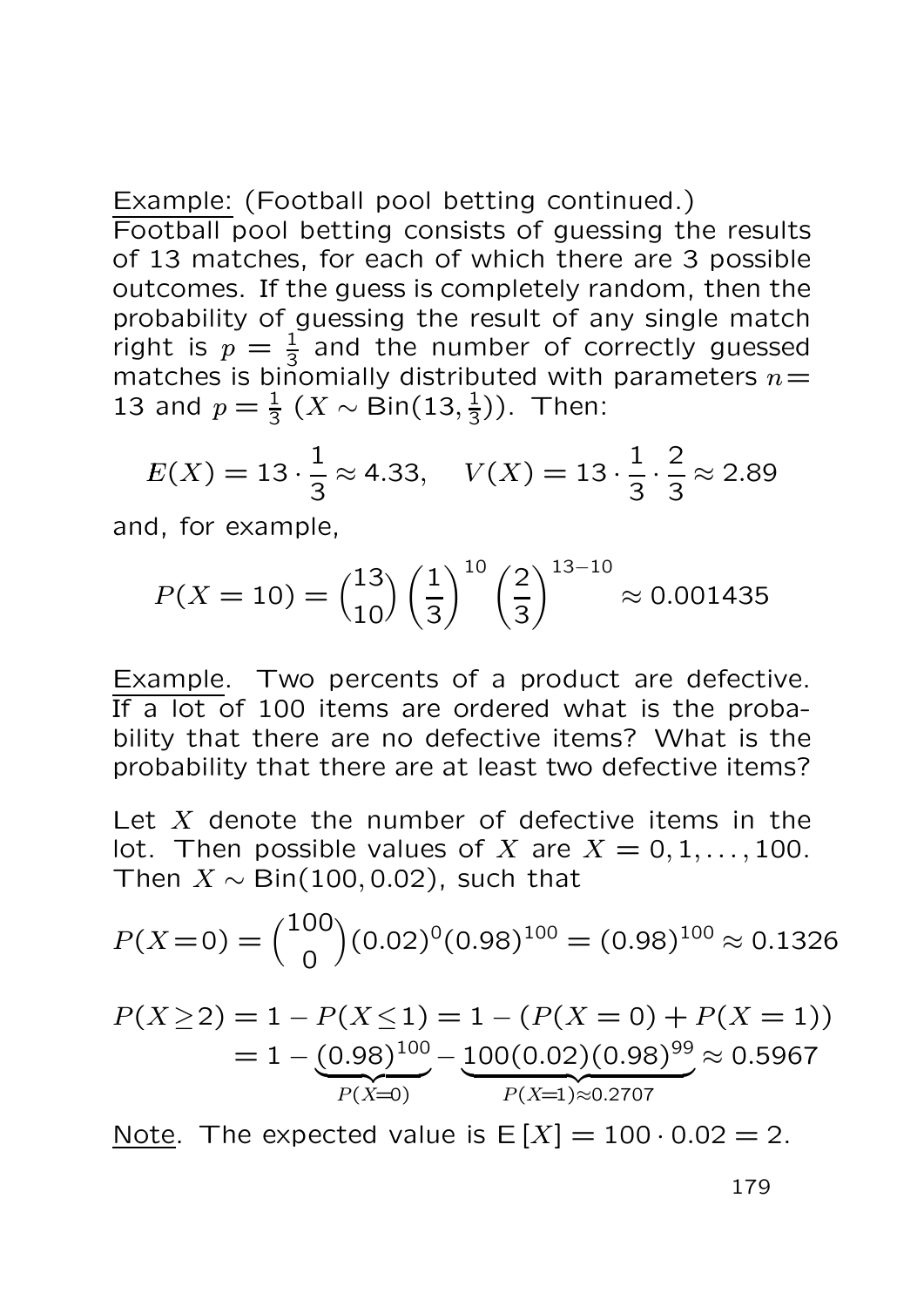### Getting binomial probabilities from Excel

If the number of trials  $n$  is large, the calculation of binomial probabilities can become quite tedious. Excel can calculate both binomial probabilities

$$
b(x; n, p) = P(X = x) = {n \choose x} p^{x} (1-p)^{n-x}
$$

and cumulative binomial probabilities

$$
B(x; n, p) = P(X \le x) = \sum_{k=0}^{x} {n \choose k} p^k (1-p)^{n-k}
$$

using the syntax BINOMDIST $(n,x,[cumulative])$ .

#### Example:

 $b(5; 18, 0.2) = BINOMDIST(5, 18, 0.2, FALSE),$ 

 $B(2; 16, 0.05) =$ BINOMDIST $(2, 16, 0.05, \text{TRUE})$ .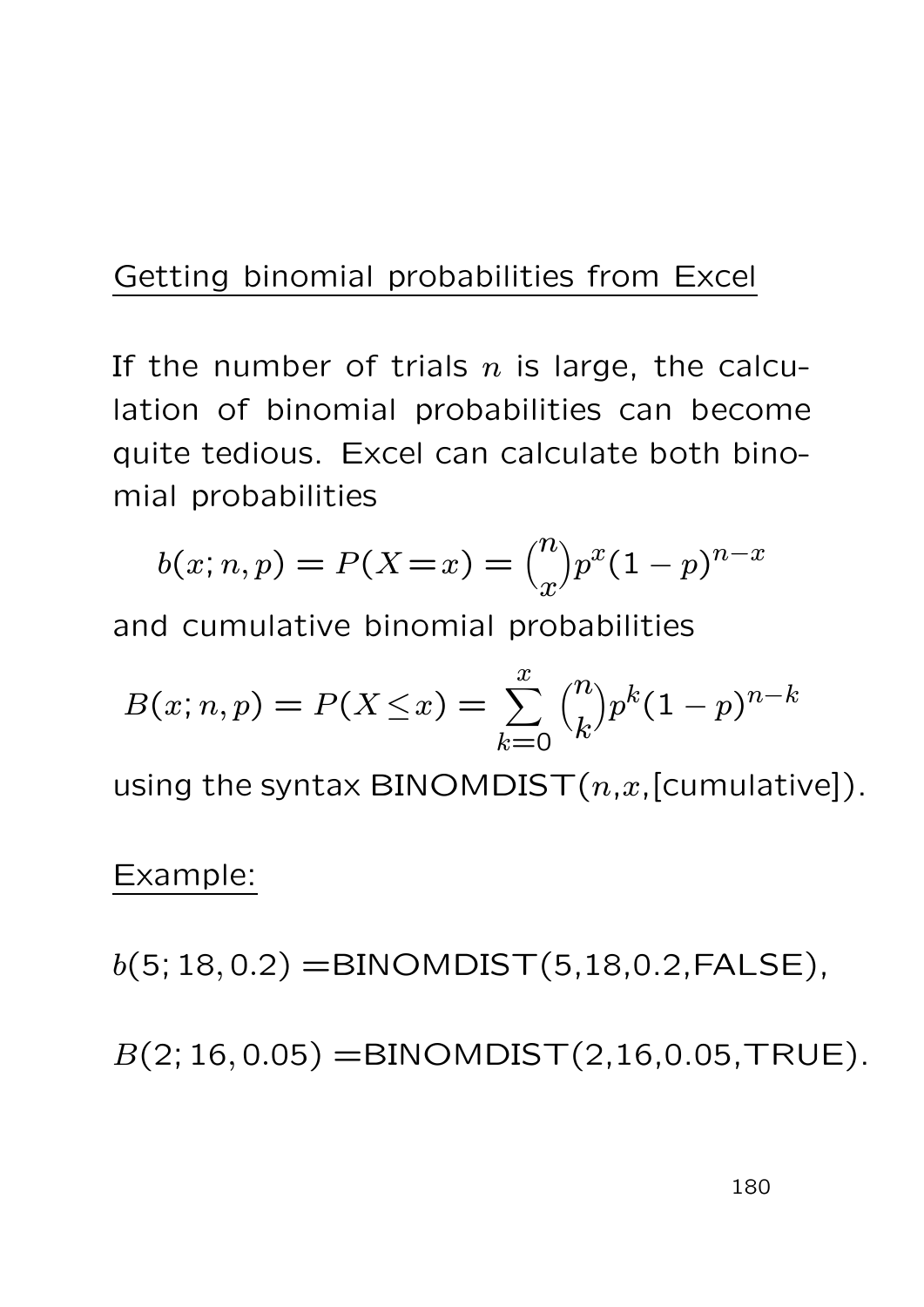Hypergeometric Distribution (Hypergeometrinen jakauma)

Suppose we are interested in the number of defective items in a sample of  $n$  items from a lot containing  $N$  units, of which  $a$  are defective. The probability that the first drawing will yield a defective item is  $\frac{a}{N}$ , but for the second drawing it is  $\frac{a-1}{N-1}$  or  $\frac{a}{N-1}$ , depending<br>en whether er not the first unit was defect on whether or not the first unit was defective. Thus, the trials are not independent and the binomial distribution does not apply! The binomial distribution would apply if we do sampling with replacement (takaisinpanootanta), namely, if each unit selected for the sample is replaced before the next sample is drawn.

For sampling without replacement note that x sucesses (defectives) can be chosen in  $\binom{a}{x}$  $\boldsymbol{x}$  $\overline{\phantom{a}}$ ways, the  $n{-}x$  failures can be chosen in  $\binom{N{-}a}{n{-}x}$  $n-x$  $\Lambda$ ways, such that x sucesses and  $n-x$  failures can be chosen in  $\binom{a}{x}$  $\boldsymbol{x}$  $\binom{N-a}{n}$  $n-x$ ) ways. Also,  $n$ objects can be chosen from a set of  $N$  objects in  $\left(\begin{matrix}N\\n\end{matrix}\right)$  $\overline{n}$ ) ways.

181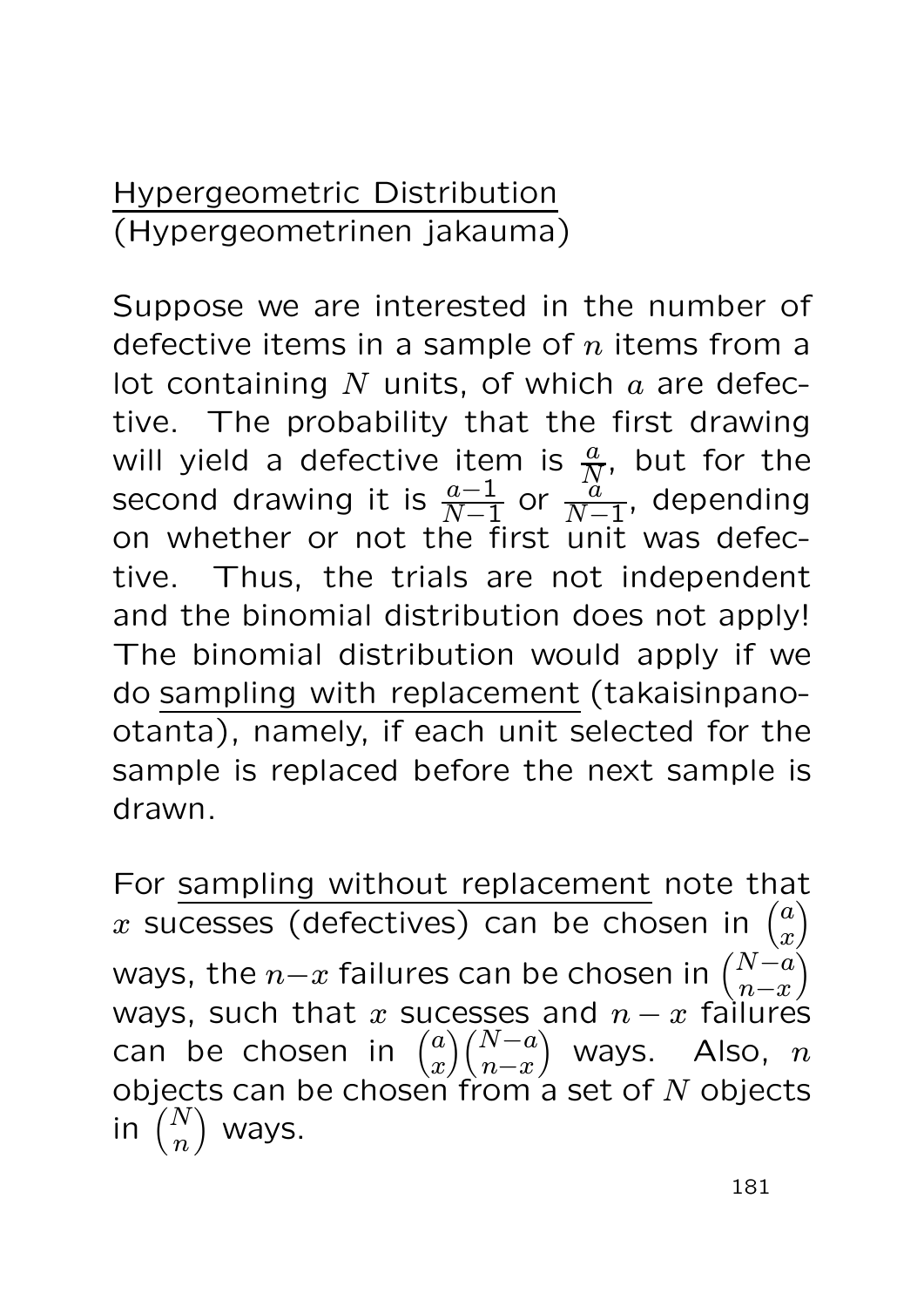The probability of getting x successes in a sample of size  $n$  is therefore

$$
P(X = x) = \frac{\binom{a}{x} \binom{N-a}{n-x}}{\binom{N}{n}}, \quad x = 0, 1, \dots, n;
$$

where x cannot exceed a and  $n - x$  cannot exceed  $N - a$ . This equation defines the hypergeometric distribution  $HG(N, a, n)$  with sample size  $n$ , population size  $N$ , and  $\alpha$  sucesses in the population. Hypergeometric probabilities may be calculated in Excel using the command HYPGEOMDIST.

The expected value and variance of the hypergeometric distribution are

$$
E(X) = np \text{ and } V(X) = npq\left(\frac{N-n}{N-1}\right)
$$
  
with  $p = a/N$  and  $q = 1 - p$ .

For  $N \gg n$  the hypergeometric distribution approaches the binomial distribution with parameters n and  $p = a/N$ . As a rule of thumb the binomial approximation starts being useful for  $N > 10n$ .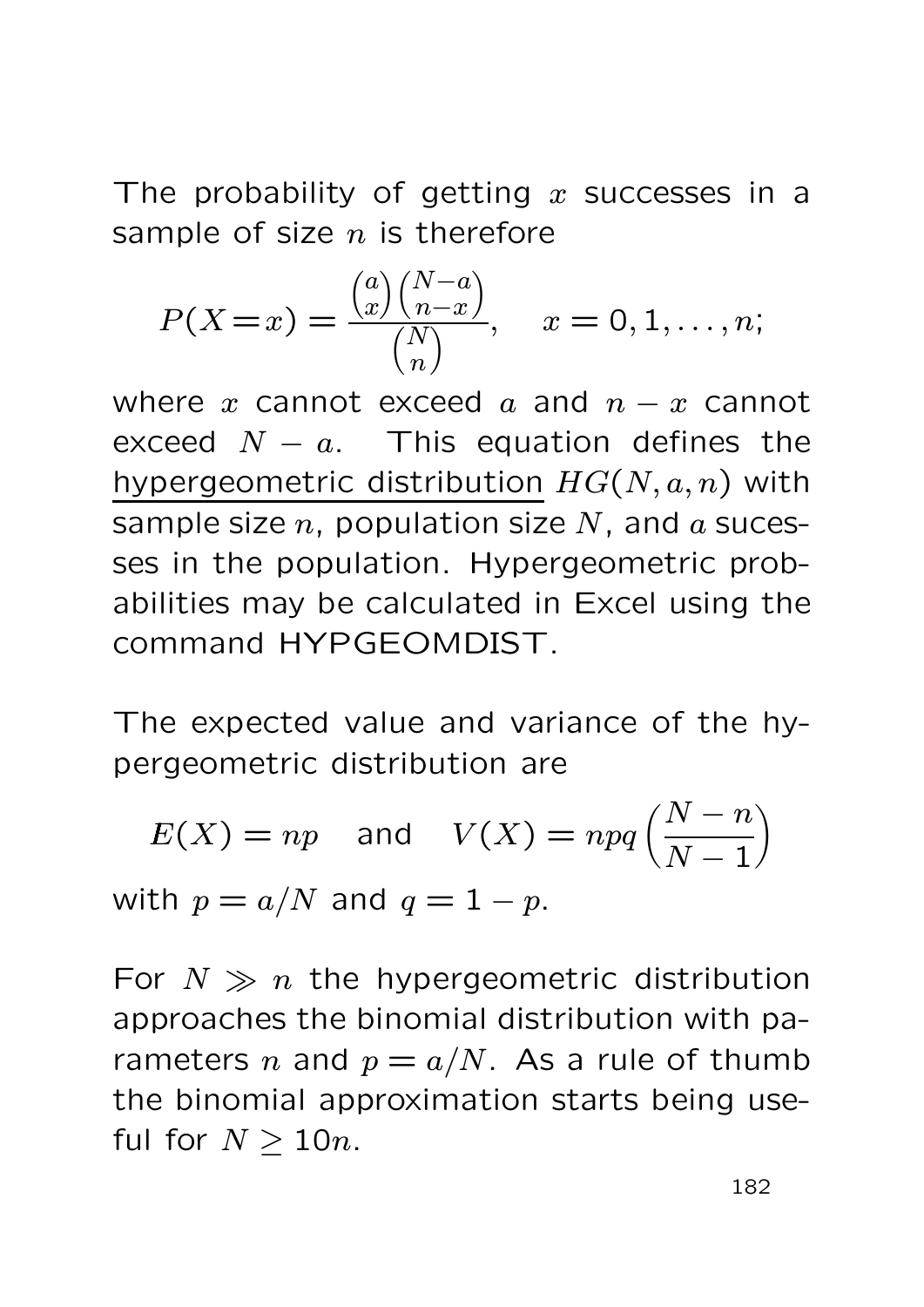Example. Consider a box with 20 balls, five of which are black. Taking out 6 balls without replacement, what is the probability of picking 2 black balls?

 $X :=$  number of black balls  $\sim HG(20, 5, 6)$ :

$$
P(X=2) = \frac{\binom{5}{2}\binom{20-5}{6-2}}{\binom{20}{6}} \approx 0.352
$$

If each ball was returned before picking the next ball, then  $X \sim \text{Bin}(n, p)$  with  $n = 6$  and  $p = 5/20 = 1/4$ , such that:

$$
P(X = 2) = {6 \choose 2} \left(\frac{1}{4}\right)^2 \left(\frac{3}{4}\right)^4 \approx 0.297
$$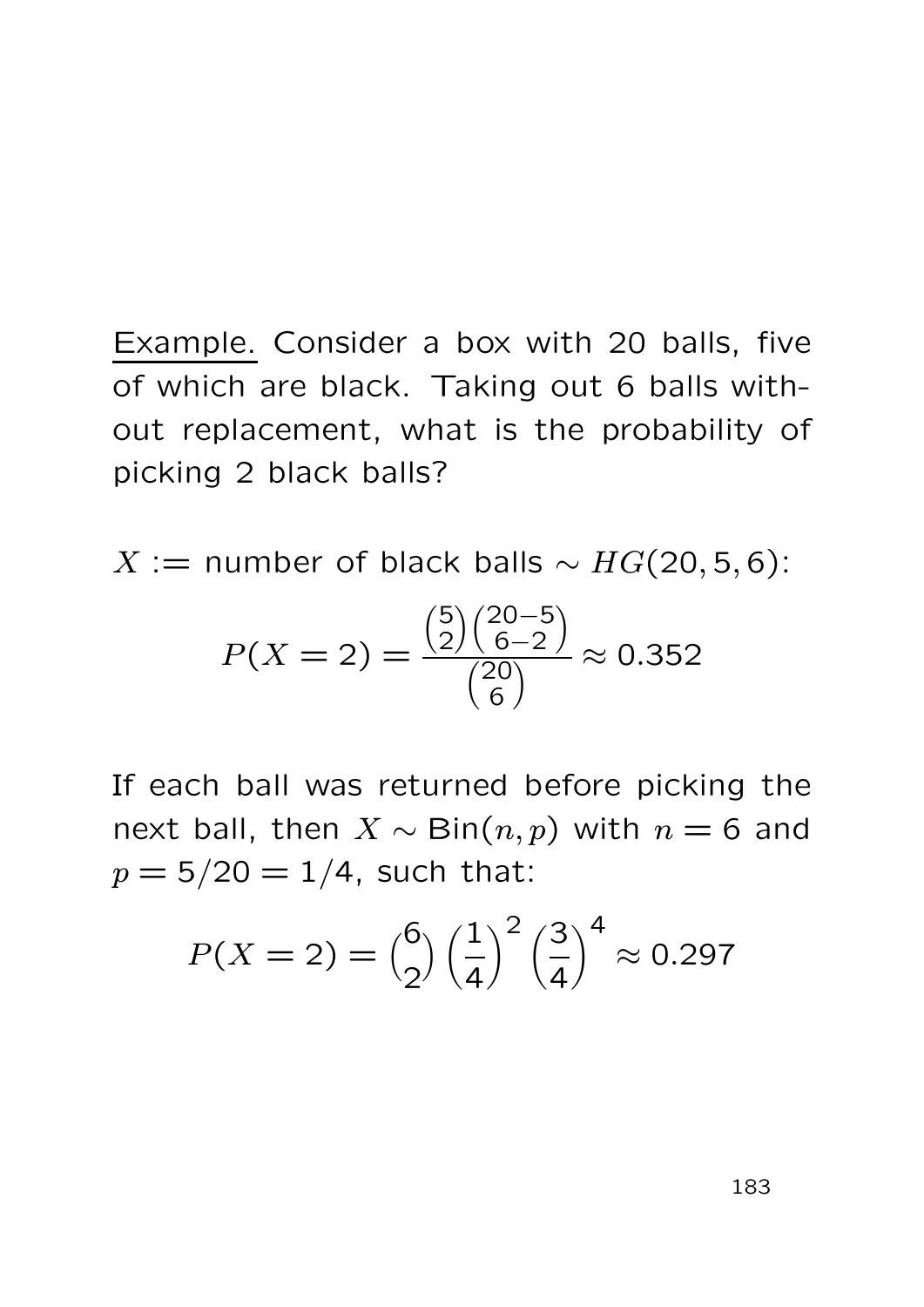# Poisson distribution (Poisson-jakauma)

The Poisson distribution is used for modelling the occurence of events during a fixed time interval or the number of rare successes in a very large number of trials, such as:

- the number of misprints on a bookpage,
- the number of goals during a football match,
- the number of telephone calls during a fixed time interval.

Poisson distribution:  $X \sim \text{Poi}(\lambda)$ 

$$
P(X = x) = \frac{\lambda^x}{x!}e^{-\lambda}
$$
, for  $x = 0, 1, 2, ...$ 

and zero otherwise, where  $\lambda$  denotes the average number of events per unit time interval, and  $e = 2.71828...$  is the base of the natural logarithm.

Excel Syntax:  $POISSON(x, \lambda,$ [cumulative]).

The expected value and variance are

 $E[X] = \lambda$  and  $V[X] = \lambda$ .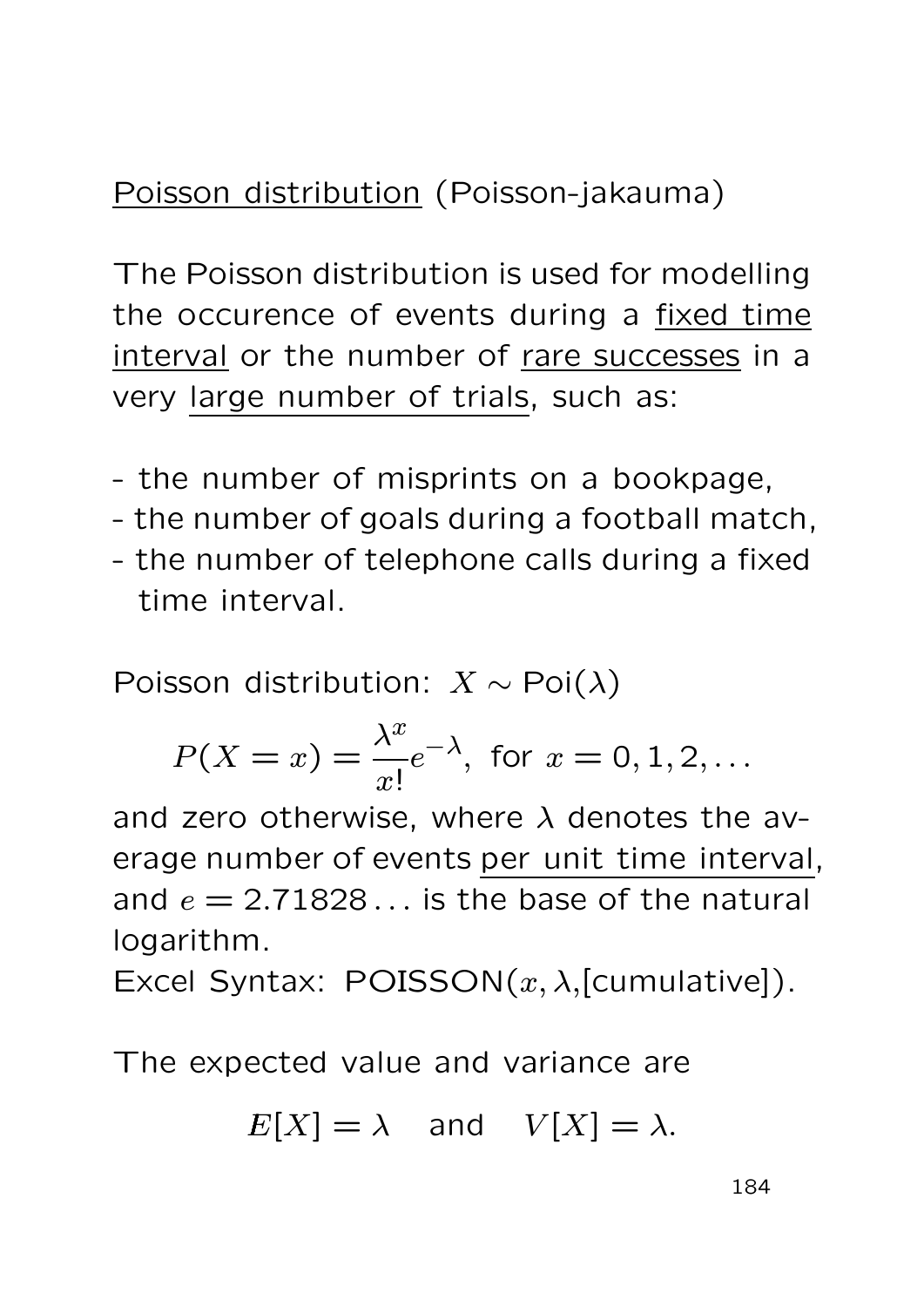Example. Suppose that in a certain area there are on average five traffic accidents per month, that is  $X=$ number of traffic accidents  $\sim$ Poi(5), such that  $E(X) = V(X) = 5$ . The probability of 4 accidents in a given month is then

$$
P(X = 4) = \frac{5^4}{4!}e^{-5} \approx 0.1755.
$$

The Poisson distribution can be used as an approximation for the binomial distribution if  $p$  is "small" and  $n$  is large (rules of thumb:  $p < 0.05$  and  $n > 20$ ). Then  $\lambda = np$  is used.

Example. Using the Poisson approximation for our earlier example of the binomial distribution we get for  $X \sim$  Bin(100, 0.02) with  $\lambda = np = 100 \times 0.02 = 2$ :

$$
P(X = 0) \approx \frac{2^0}{0!} e^{-2} \approx 0.135
$$

and

$$
P(X \ge 2) = 1 - P(X = 0) - P(X = 1)
$$
  

$$
\approx 1 - e^{-2} - 2e^{-2} \approx 0.594
$$

This is pretty close to the exact results found earlier:

$$
P(X = 0) = 0.133
$$
 and  $P(X \ge 2) = 0.597$ .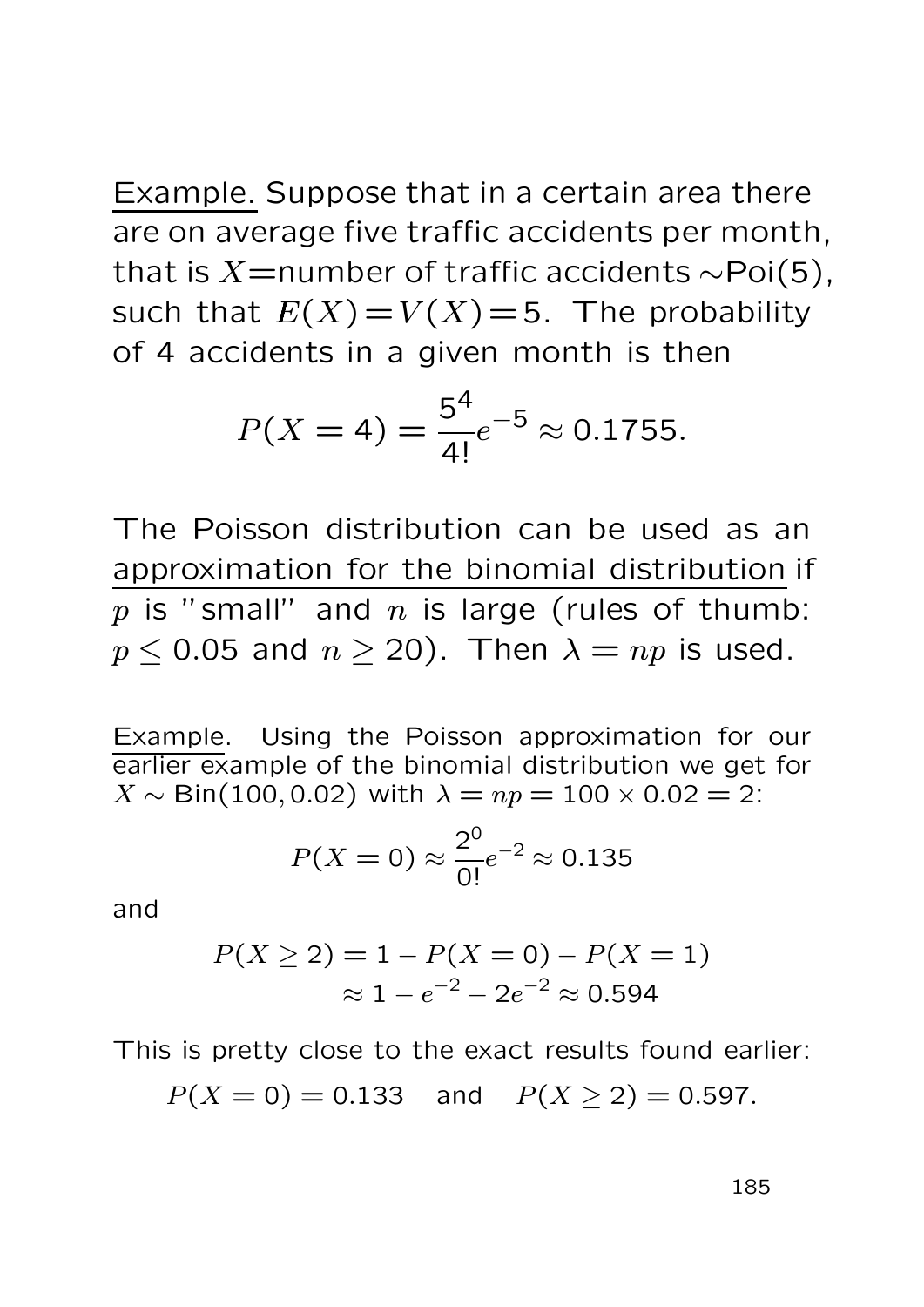The following conditions must be fulfilled for the Poisson distribution to be applicable:

- 1. The number of events in nonoverlapping time intervals must be independent.
- 2. The probability of occurence must be the same in all time intervals of the same length.
- 3. The probability of more than one event occuring during a short interval must be small relative to the occurence of only one event.
- 4. The probability of an event occuring in a short interval must be approximately proportional to the interval's length.

Note. The parameter  $\lambda$  is interval-specific in the sense that it denotes the average number of occurrences during whatever is chosen as a unit time interval. It may therefore sometimes be necessary to first transform the average number of occurences to be measured in the applicable time unit.